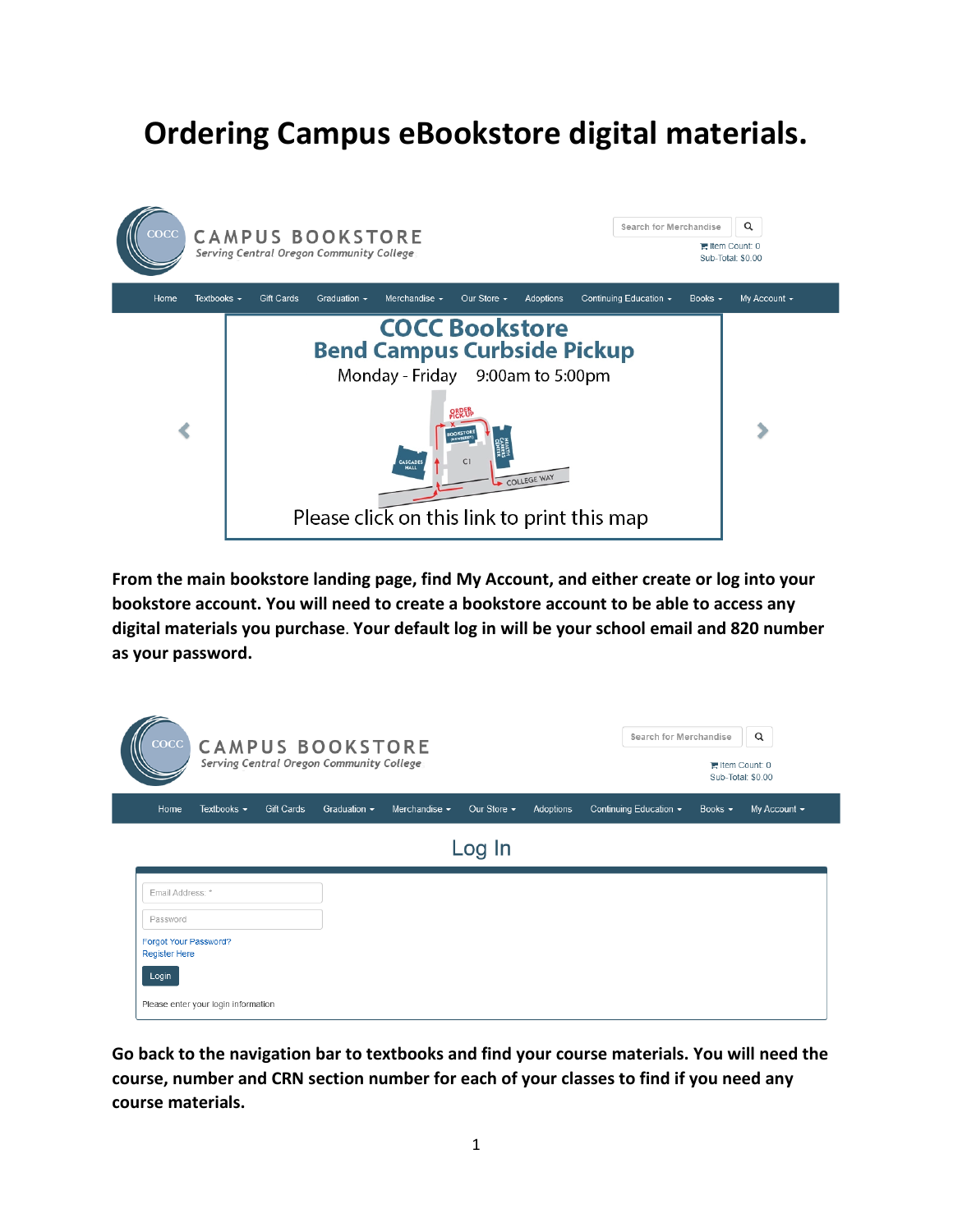| Image     | Book OR eBook Required                                         | <b>Digital</b>                       |
|-----------|----------------------------------------------------------------|--------------------------------------|
| Not       | <b>EVERYONE'S AN AUTHOR+LITTLE SEAGULL+INQ</b>                 | \$35,00 Campus eBookstore (360 days) |
| Available | Author: LUNSFORD<br><b>Edition: 3RD</b><br>ISBN: 9780393441130 | Compare prices                       |
|           | <b>Book Notes:</b>                                             | View Compare prices                  |
|           | <b>O</b> Digital Return Policy                                 | Add to Cart                          |

**Choose your digital materials and then proceed to checkout. Once completed you will see the confirmation screen. You will also receive a confirmation email**. **Follow the link or navigate back to the bookstore homepage, My Account. Under your account you will see, Activate and Access eBooks.**

|                                  | <b>TIGIP</b> |
|----------------------------------|--------------|
| <b>Welcome, FRANK PAYNE</b>      |              |
| • Update Your Profile            |              |
| • Maintain Shipping Address Book |              |
| • Track Orders                   |              |
| • Activate And Access eBooks     |              |
| • Gift Card Balance Inquiry      |              |
| • Reload Gift Card               |              |
| • View My Buyback Alert List     |              |
| • Log Out                        |              |

**Clicking on this link will bring you to the Activate eBooks screen below. The confirmation email you received will have the digital provider listed. Use the Provider drop down menu to choose your correct provider for your order. You will choose Campus eBookstore.**

### **Activate eBooks**

|           |                                                                                                                                                                                                                                                      | Help |
|-----------|------------------------------------------------------------------------------------------------------------------------------------------------------------------------------------------------------------------------------------------------------|------|
|           | When you made your eBook purchase, you received a card or email with the eBook information. Please select the Provider for the digital item purchased.                                                                                               |      |
| Provider: | Campus eBookstore<br>$\checkmark$                                                                                                                                                                                                                    |      |
|           | Thank you - Your Product is Below! (Print This Page)                                                                                                                                                                                                 |      |
|           | AccessCode: Everyone"s an Author 3rd Edition with Everyone"s an Author Third Edition Ebook, The Little Seagull Handbook<br>Third Edition Ebook, and InOuizitive for Writers Lunsford: Brody: Ede: Moss: Papper: Walters                              |      |
|           | Thank you for your purchase!                                                                                                                                                                                                                         |      |
|           | TITLE: Everyone"s an Author 3rd Edition with Everyone"s an Author Third Edition Ebook, The Little Seagull Handbook<br>Third Edition Ebook, and InQuizitive for Writers<br>AUTHOR: Lunsford: Brody: Ede: Moss: Papper: Walters<br>ISBN: 9780393441130 |      |
|           | Your access code is:                                                                                                                                                                                                                                 |      |
|           | <b>TXA-LCN-YRF</b>                                                                                                                                                                                                                                   |      |
|           | To access your product, please do the following:                                                                                                                                                                                                     |      |
|           | 1. Visit https://digital.wwnorton.com/everyone3                                                                                                                                                                                                      |      |
|           | 2. Follow the instructions to register your code.                                                                                                                                                                                                    |      |
|           | For Product support questions, visit our website at support.wwnorton.com                                                                                                                                                                             |      |
|           |                                                                                                                                                                                                                                                      |      |
|           | Return To Website >>                                                                                                                                                                                                                                 |      |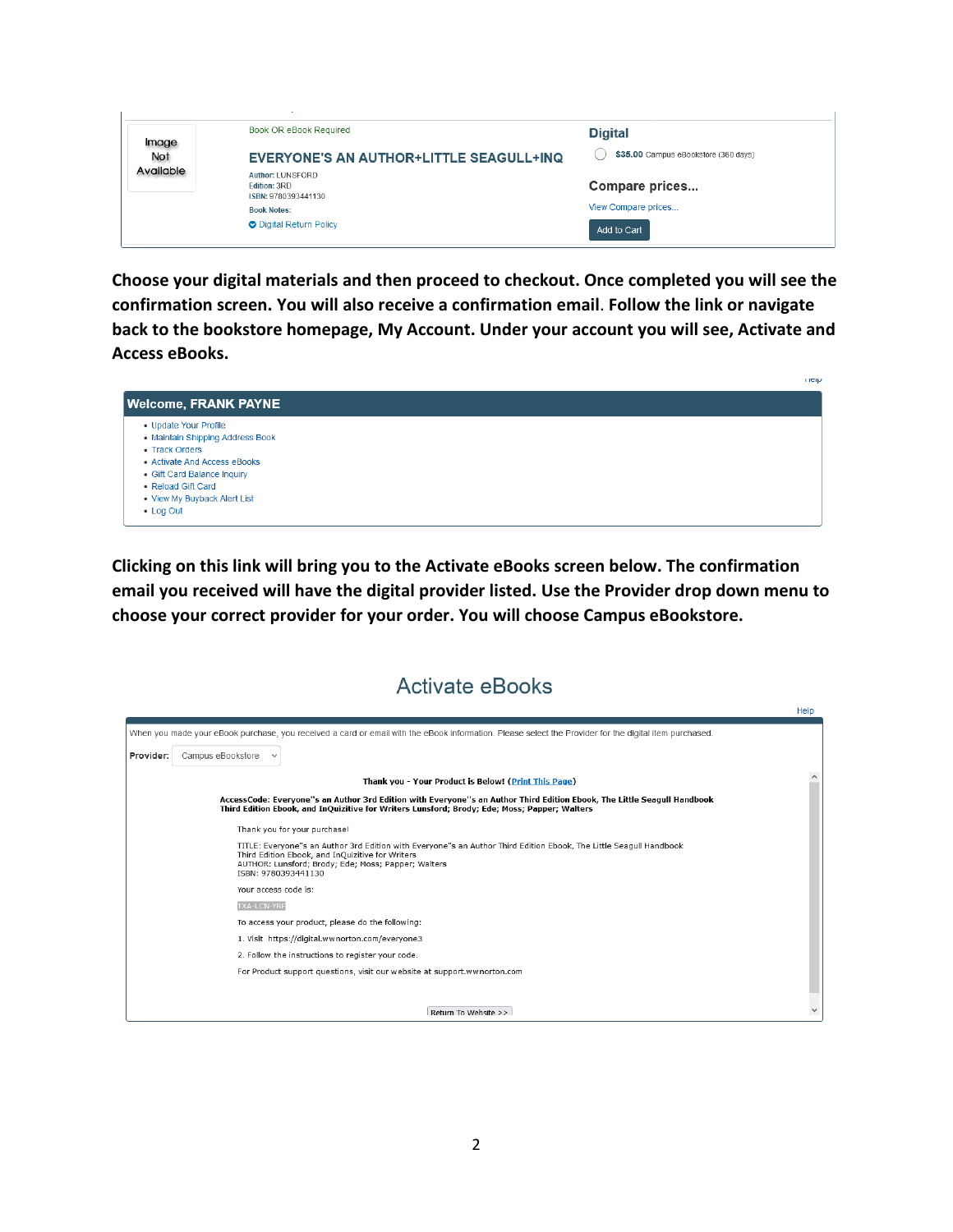## **Activate eBooks**

|           |                                   |                                                                                                                                                        | Help |
|-----------|-----------------------------------|--------------------------------------------------------------------------------------------------------------------------------------------------------|------|
|           |                                   | When you made your eBook purchase, you received a card or email with the eBook information. Please select the Provider for the digital item purchased. |      |
| Provider: | Campus eBookstore<br>$\checkmark$ |                                                                                                                                                        |      |
|           |                                   |                                                                                                                                                        |      |
|           |                                   | Redemption Code: P3A4-P6X8-W4K9                                                                                                                        |      |
|           |                                   | Email Address:                                                                                                                                         |      |
|           | Email Address (Confirm):          |                                                                                                                                                        |      |
|           |                                   | <b>Important, Read Carefully:</b><br>Before redeeming this product, please be certain that:                                                            |      |
|           |                                   | . You have purchased the correct product                                                                                                               |      |
|           |                                   | . You are not planning to drop your course<br>I understand that this product cannot be                                                                 |      |
|           |                                   | returned, refunded, or exchanged once I<br>complete this redemption process.                                                                           |      |
|           |                                   | $\Box$ I Agree                                                                                                                                         |      |
|           |                                   |                                                                                                                                                        |      |
|           |                                   |                                                                                                                                                        |      |
|           |                                   | <b>Redeem Product</b>                                                                                                                                  |      |
|           |                                   |                                                                                                                                                        |      |
|           |                                   |                                                                                                                                                        |      |

**You will receive an email with further instructions to redeem and activate your access code at the Norton publisher website.**

#### **Access Codes**

Thank you for your purchase with Central Oregon Community College **Bookstore!** 

The Access Code(s) that you have purchased and instructions for use and support are listed below.

> **AccessCode: Everyone''s an Author 3rd Edition with Everyone''s an Author Third Edition Ebook, The Little Seagull Handbook Third Edition Ebook, and InQuizitive for Writers Lunsford; Brody; Ede; Moss; Papper; Walters**

Thank you for your purchase!

TITLE: Everyone''s an Author 3rd Edition with Everyone''s an Author Third Edition Ebook, The Little Seagull Handbook Third Edition Ebook, and InQuizitive for Writers AUTHOR: Lunsford; Brody; Ede; Moss; Papper; Walters ISBN: 9780393441130

Your access code is: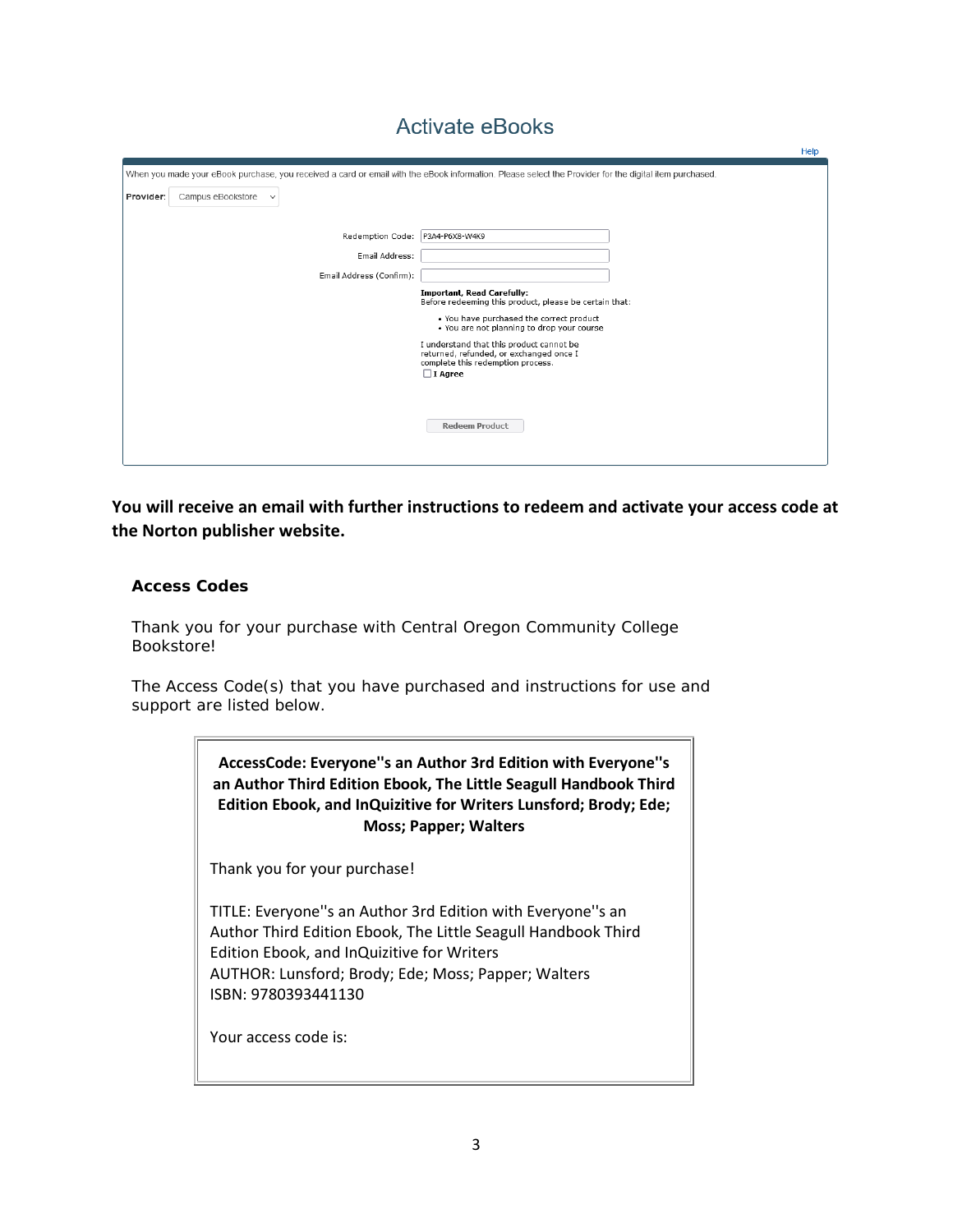TXA-LCN-YRF

To access your product, please do the following:

1. Visit [https://digital.wwnorton.com/everyone3](https://linkprotect.cudasvc.com/url?a=https%3a%2f%2fdigital.wwnorton.com%2feveryone3&c=E,1,1HwiNljgNeUbix0NIUL8hgJaDKd31qeCyPBik3Xt6yM5xbNv5qHdaUdbXwHkNVi0emZIJWdZsV8zC7xmL6Jn_OQRlj17qUNSDDIgnRjNpQQJdI-A0WDX&typo=1&ancr_add=1)

2. Follow the instructions to register your code.

For Product support questions, visit our website at [support.wwnorton.com](https://linkprotect.cudasvc.com/url?a=https%3a%2f%2fsupport.wwnorton.com&c=E,1,117oKFBVruGz639H3tmPYWbXC5ikrHJm1Ip73_s-m325ECjjT_UyS3PukjpkoQgNZuhFaz4q-xKgw22YrZayAzXF4rCCXzxPMZHl24668u4,&typo=1&ancr_add=1)

Thank you

**Central Oregon Community College Bookstore**

#### **Norton publisher landing page.**

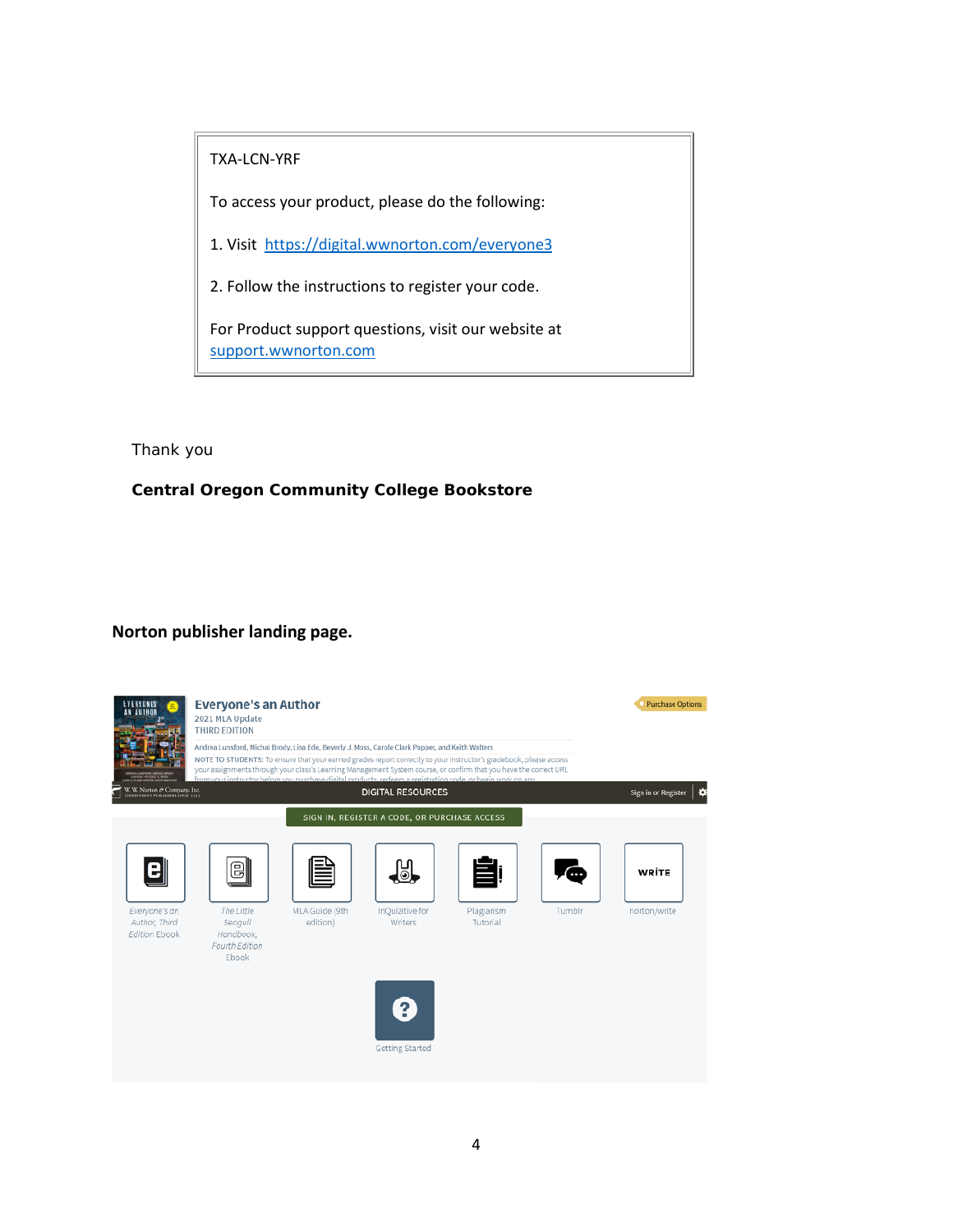**Click on the green, Sign In, Register a Code or Purchase Access button, to register your digital materials, using the registration code you were given. You will be sent an email verifying that you have created an account at Norton.**

| e's a                                                            | Digital Resources for Everyone's an Author                                             | œ                |
|------------------------------------------------------------------|----------------------------------------------------------------------------------------|------------------|
| rd, Michi                                                        | Register, Purchase, or Sign Up for Trial Access                                        |                  |
| Frank Payne<br>ᆂ<br><b>DENTS:</b><br>ents thro                   |                                                                                        | access<br>ct URL |
| ructor bł<br>fpayne@cocc.edu<br>$\mathord{\sim}$                 |                                                                                        | gnments.         |
|                                                                  |                                                                                        |                  |
| How would you like to get access?<br>I have a registration code: | TXA-LCN-YRF                                                                            |                  |
| I want to purchase access                                        | (All titles available in the US and its territories. Most titles available in Canada.) |                  |
|                                                                  | want to sign up for 21 days of trial access                                            |                  |
|                                                                  |                                                                                        |                  |
| <b>Back Up</b><br>↞                                              | Register My Code                                                                       |                  |